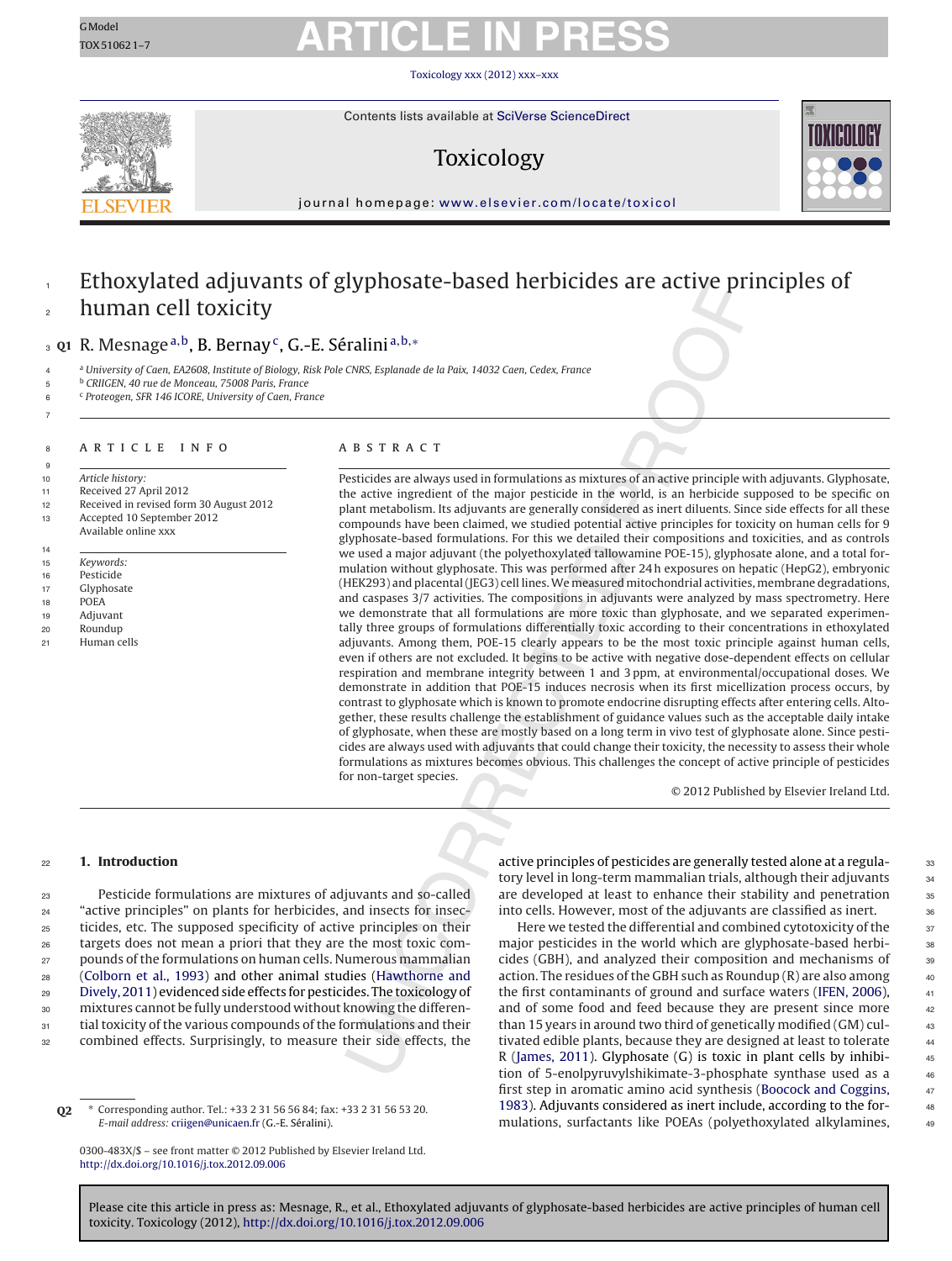<span id="page-1-0"></span>2 R. Mesnage et al. / Toxicology *xxx (2012) xxx–xxx*



**Fig. 1.** Structures of glyphosate (A) and POEAs (B). Glyphosate is the N- (phosphonomethyl)glycine, C3H8NO5P). Di-ethoxylates of tallowamines adjuvants  $(C_mNEO_n, n = x + y)$  such as POEA are characterized by their oxide/tallowamine ratio. The delta of 44 ( $-CH_2$ – $CH_2$ – $O$ ) corresponded to the increment of the different peaks observed in mass spectrometry. Length of the more abundant tallowamine part in the adjuvant mixture corresponded to the maximal  $m/z$  of the spectrum.

 Fig. 1), isobutane, light petroleum distillate, etc. that may induce among other DNA damages ([Cox,](#page-6-0) [2004\).](#page-6-0) However G is still generally 52 hypothesized to be the active ingredient for non-target side effects. Unexpected side effects of G-based formulations were evidenced on non-target species, among other endocrine disruptions during spermatogenesis or pregnancy [\(Beuret](#page-6-0) et [al.,](#page-6-0) [2005;](#page-6-0) [Clair](#page-6-0) et [al.,](#page-6-0) [2012;](#page-6-0) [Dallegrave](#page-6-0) et [al.,](#page-6-0) [2007;](#page-6-0) [Daruich](#page-6-0) et [al.,](#page-6-0) [2001;](#page-6-0) [Oliveira](#page-6-0) et [al.,](#page-6-0) [2007;](#page-6-0) [Romano](#page-6-0) et [al.,](#page-6-0) [2011;](#page-6-0) [Savitz](#page-6-0) et [al.,](#page-6-0) [1997;Yousef](#page-6-0) et [al.,](#page-6-0) [1995\).](#page-6-0) Thismay be related to adjuvants in formulation. They are indeed more and more considered as responsible for GBH toxicity ([Mesnage](#page-6-0) et [al.,](#page-6-0) [2010;](#page-6-0) [Williams](#page-6-0) et [al.,](#page-6-0) [2012\),](#page-6-0) but the mechanistic and the nature of the cytotoxic agent(s) on human cells are still unknown. This is a general question that can arise for all pesticides.

 The detailed known composition indicate that major adju- vants are ethoxylated, such as POEAs which are themselves mixtures of di-ethoxylates of tallowamines characterized by their oxide/tallowamine ratio. POEA commonly used in GBH is the 67 POE (15) tallowamine (POE-15). We thus compared the toxic- ity and the composition of 9 formulations varying in adjuvants contents: Roundup Ultra, Roundup GT, Roundup GT+, Roundup Bioforce, Roundup 3plus, Glyphogan, Topglypho 360, Clinic E.V., and Bayer GC. For controls, we tested a formulation contain- ing POE-15 without G (Genamin T200), and POE-15 alone. The compositional analysis of these products was performed by a non- quantitative mass spectrometry (MALDI-TOF MS/MS), considered as the best way to analyze pesticides formulations ([Corbera](#page-6-0) et [al.,](#page-6-0) [2010;](#page-6-0) [Cserháti](#page-6-0) [and](#page-6-0) [Forgács,](#page-6-0) [1997\).](#page-6-0) Physico-chemical properties of POE-15 were approached by the measurements of its critical micelle concentration (CMC), determined by absorption changes in its presence of Coomassie blue CBB R-250.

80 We used HEK293, JEG3 and HepG2 cell lines, three models 81 where unexpected effects of GBH have already been demonstrated 82 ([Benachour](#page-6-0) [and](#page-6-0) [Seralini,](#page-6-0) [2009;](#page-6-0) [Gasnier](#page-6-0) et [al.,](#page-6-0) [2009\).](#page-6-0) JEG3 cells are a 83 useful model for examining placental toxicity ([Letcher](#page-6-0) et [al.,](#page-6-0) [1999\),](#page-6-0) 84 and HepG2 for hepatic toxicity ([Urani](#page-6-0) et [al.,](#page-6-0) [1998\).](#page-6-0) HEK293 were 85 chosen because of the sensitivity of embryonic cells, Roundup caus-<sup>86</sup> ing pregnancy outcomes ([Savitz](#page-6-0) et [al.,](#page-6-0) [1997\).](#page-6-0) Moreover, we have demonstrated that these cell lines are even less sensitive than pri-<br>s7 mary cells ([Benachour](#page-6-0) [and](#page-6-0) [Seralini,](#page-6-0) [2009;](#page-6-0) [L'Azou](#page-6-0) et [al.,](#page-6-0) [2005\),](#page-6-0) and as therefore are possibly representative of a real cellular toxicity. For so cytotoxicity measurements, we assayed mitochondrial succinate 90 dehydrogenase (SD) activity (MTT assay), G and its formulations are  $\qquad \qquad$  91 indeed known to target mitochondria ([Astiz](#page-5-0) et [al.,](#page-5-0) [2009;](#page-5-0) [Peixoto,](#page-5-0) 92 [2005\).](#page-5-0) Cytotoxicity was also characterized by the measurement of 33 apoptosis and necrosis, respectively by caspases 3/7 activation [\(Liu](#page-6-0) <sup>94</sup> et [al.,](#page-6-0) [2005\)](#page-6-0) and adenylate kinase leakage after membrane alter-<br>95 ations ([Crouch](#page-6-0) et [al.,](#page-6-0) [1993\).](#page-6-0) And the set of the set of the set of the set of the set of the set of the set of the set of the set of the set of the set of the set of the set of the set of the set of the set of the set of t

Overall, we questioned if an active toxic principle in a target 97 species may be always generalized as such in a non target one, and sa thus if the regulatory toxicological tests on active principles alone 99 are relevant.

#### **2. Materials and methods** 101

#### 2.1. Chemicals 102

Glyphosate (N-phosphonomethyl glycine, G, CAS: 1071-83-6) was purchased 103 from Sigma–Aldrich (Saint Quentin Fallavier, France). GBH formulations avail- 104 able on the market were by alphabetical order: Bayer GC  $(12.5\% \text{ of } G, 1-5\% \text{ of } 105)$ POE-15, homologation 05873567), Clinic EV (42% of G, 11% of POE-15, homolo-<br>106 gation 9900039), Genamin T200 (60-80% of POE-15, homologation 8500170), 107 Glyphogan (39–43% of G, 13–18% of POE-15, homologation 9100537), Roundup  $108$ Grand Travaux  $(400 \text{ g/L of G, R GT, homologation 8800425)$ , Roundup Grand Travaux 109 plus (450 g/L of G, 90 g/L of ethoxylated etheralkylamine (EtO-EA), R GT+, homologa- 110 tion 2020448), Roundup Ultra (41.5% of G, 16% surfactant, homologation 9700259), 111 Roundup Bioforce (360 g/L of G, homologation 9800036), Roundup 3plus (170 g/L of  $112$ G, 8% surfactant homologation 9300241), Topglypho 360 (360 g/L of G, homolo- 113 gation 2000254). POE-15 (CAS: 61791-26-2) was purchased from ChemService 114 (West Chester, PA, USA). 3-(4,5-Dimethylthiazol-2-yl)-2,5-diphenyl tetrazolium 115 bromide (MTT) and all other compounds, otherwise noticed, were obtained from 116 Sigma–Aldrich. MTT was prepared as a 5 mg/mL stock solution in phosphate- 117 buffered saline, filtered through a 0.22  $\mu$ m filter before use, and diluted to 1 mg/mL 118 in a serum-free medium. 119

#### 2.2. Cell lines and treatments 120

The human embryonic kidney 293 cell line (HEK 293, ECACC 85120602), was 121 provided by Sigma–Aldrich (Saint-Quentin Fallavier, France). The hepatoma cell line 122 HepG2 was provided by ECACC (85011430). JEG3 cell line (ECACC 92120308) was 123 provided by CERDIC (Sophia-Antipolis, France). Cells were grown in phenol red-free 124 EMEM (Abcys, Paris, France) containing 2 mM glutamine, 1% non-essential amino 125 acid,  $100$  U/mL of antibiotics (a mixture of penicillin, streptomycin and fungizone)  $126$ (Lonza, Saint Beauzire, France), 10 mg/mL of liquid kanamycin (Dominique Dutscher, 127 Brumath, France) and 10% Fetal Bovine Serum (PAA, les Mureaux, France). JEG3 128 cells were supplemented with 1 mM sodium pyruvate. Cells were grown with this 129 medium at  $37^{\circ}$ C (5% CO<sub>2</sub>, 95% air) during 48 h to 80% confluence, and then washed 130 and exposed 24h with serum-free EMEM to various chemicals. This model was 131 validated [\(Benachour](#page-6-0) et [al.,](#page-6-0) [2007\)](#page-6-0) since cytotoxic effects were similar in presence 132 of serum but delayed by 48 h. The dilutions of formulated herbicides, adjuvants 133 and G alone were prepared in serum free medium as stock solutions at a similar 134 pH. the contract of the contract of the contract of the contract of the contract of the contract of the contract of the contract of the contract of the contract of the contract of the contract of the contract of the contra

#### 2.3. Cytotoxicity biomarkers 136

After treatments, the following tests were applied: succinate dehydrogenase 137 (SD) activity assay (MTT) ([Mosmann,](#page-6-0) [1983\).](#page-6-0) Integrity of mitochondrial dehydroge- 138 nase enzymes indirectly reflects the cellular mitochondrial respiration. The optical 139 density was measured at 570 nm using a Mithras LB 940 luminometer (Berthold, 140 Thoiry, France). The bioluminescent ToxiLight bioassay (Lonza, Saint Beauzire, 141 France) was applied for the membrane degradation assessment, by the intracel-<br>142 lular adenylate kinase (AK) release in the medium; this is described as a necrosis 143 marker [\(Crouch](#page-6-0) et [al.,](#page-6-0) [1993\).](#page-6-0) Finally, the apoptotic cell death was evaluated with 144 the Caspase-Glo 3/7 assay (Promega, Paris, France). Luminescence was measured 145 using a Mithras LB 940 luminometer (Berthold, Thoiry, France). These methods were 146 previously described ([Benachour](#page-6-0) [and](#page-6-0) [Seralini,](#page-6-0) [2009\).](#page-6-0) 147

#### 2.4. Mass spectrometry (MS) 148

MS experiments were carried out on an AB Sciex 5800 proteomics analyzer 149 equipped with TOF TOF ion optics and an OptiBeam™ on-axis laser irradiation with 150 1000 Hz repetition rate. The system was calibrated immediately before analysis 151 with a mixture of des-Arg-Bradykinin, Angiotenin I, Glu1-Fibrinopeptide B, ACTH 152 (18–39), ACTH (7–38) and mass precision was better than 50 ppm. A 0.8  $\mu$ L volume  $153$ of the GBH solution diluted 100 times in water was mixed with  $1.6 \mu L$  volumes 154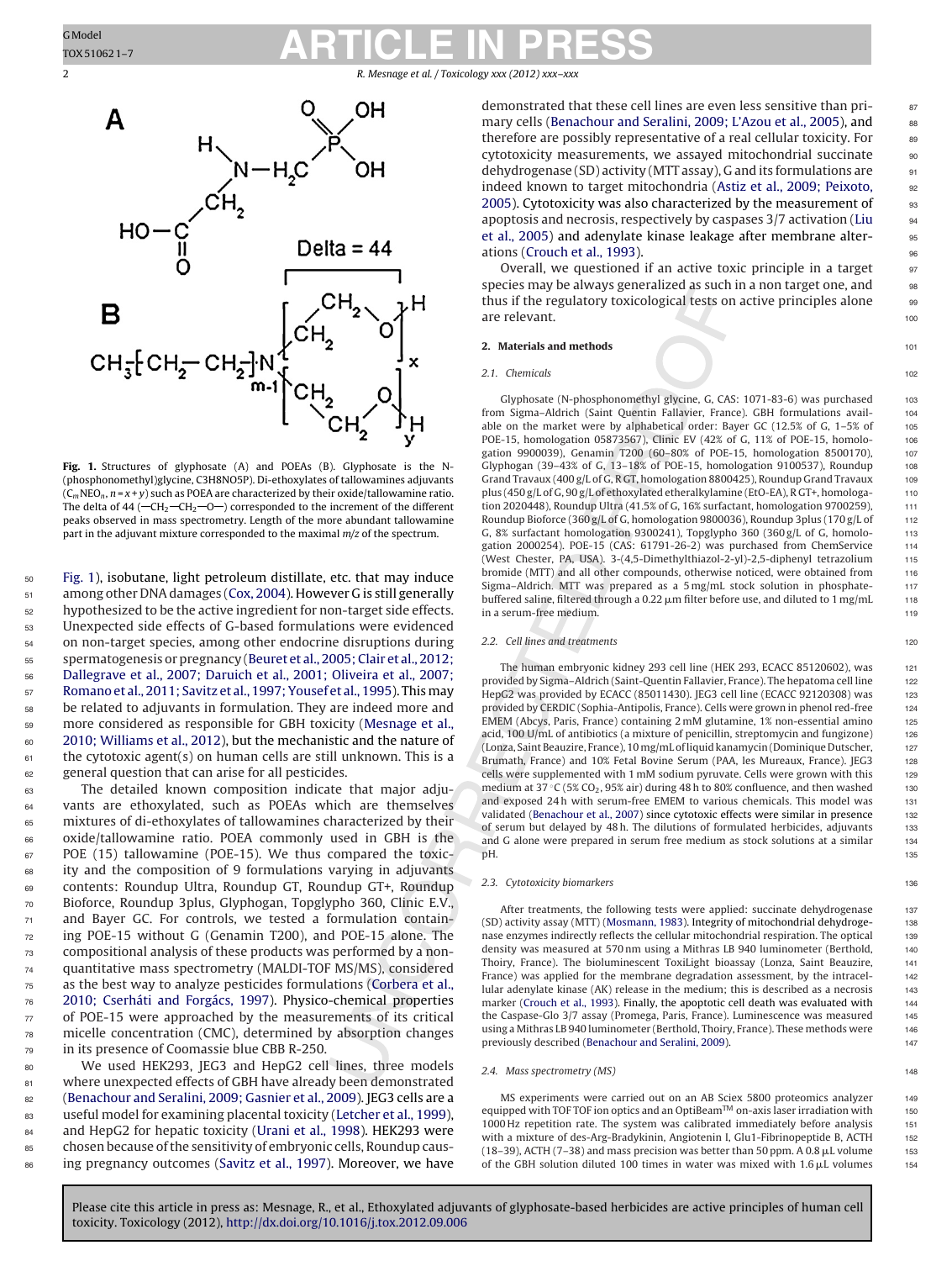#### R. Mesnage et al. / Toxicology *xxx (2012) xxx–xxx* 3

<span id="page-2-0"></span>155 of solutions of  $\alpha$ -cyano-4-hydroxycinnamic acid matrix prepared in 50% ACN with 156 0.1% TFA. The mixture was spotted on a stainless steel Opti-TOFTM 384 targets; the 157 droplet was allowed to evaporate before introducing the target into the mass spec-158 trometer. Acquisitions were taken in manual and automatic modes. A laser intensity 159 of 3000 was typically employed for ionizing. MS spectra were acquired in the posi-160 tive reflector mode by summarizing 1000 single spectra  $(5 \times 200)$  in the mass range<br>161 to 2000 Da. MS/MS spectra were acquired in the positive MS/MS reflector from 100 to 2000 Da. MS/MS spectra were acquired in the positive MS/MS reflector 162 mode by summarizing a maximum of 2500 single spectra  $(10 \times 250)$  with a laser<br>163 intensity of 3900. For the tandem MS experiments, the acceleration voltage applied intensity of 3900. For the tandem MS experiments, the acceleration voltage applied 164 was 1 kV and air was used as the collision gas. Gas pressure medium was selected 165 as settings.

#### 166 2.5. Critical micelle concentrations (CMC) determinations

167 CMC determinations were performed and adapted according to ([Samsonoff](#page-6-0) et [al.,](#page-6-0) [1986\).](#page-6-0) CMC was measured by the incorporation of Coomassie brilliant blue R-250 (CBB-R250) in micelles formed by serial dilutions of detergents. The CCB-R250 reagent was prepared as previously described [\(Bradford,](#page-6-0) [1976\).](#page-6-0) Varying concen-171 trations of adjuvants were added in a volume of  $1 \text{ mL}$ ,  $100 \mu$ L of CBB-R250 was 172 added to make a final concentration of 80  $\mu$ g/mL. Solutions were shaken and dis- tributed in 96 well-plates in triplicate. Absorption was then measured against a water blank at 600 nm using a Mithras LB 940 luminometer (Berthold, Thoiry, France). The validation of the technique was performed with triton X-100, with a CMC of 0.15–0.20 mM ([Courtney](#page-6-0) et [al.,](#page-6-0) [1986\).](#page-6-0)

#### 2.6. Statistical analysis 177

The experiments were repeated at least 3 times in different weeks on 3 inde- 178 pendent cultures ( $n = 9$ ). LC<sub>50</sub> values were calculated by a nonlinear regression 179 using sigmoid (5-parameters) equation with the GraphPad software. All data were 180 using sigmoid (5-parameters) equation with the GraphPad software. All data were presented as the means  $\pm$  standard errors (SEMs). Statistical differences were deter-<br>mined by Student's *t*-test using significant levels with  $p < 0.01$  (\*\*) and  $p < 0.05$  (\*). mined by Student's *t*-test using significant levels with  $p < 0.01$  (\*\*) and  $p < 0.05$  (\*).

#### **3. Results** 183

Here we studied for the first time the precise involvement of  $184$ the adjuvants and G in GBH induced toxicity, on three human cell  $185$ lines from different embryonic origins (kidney, liver, and placenta) 186 in order to test their specificities. We first compared mitochondrial 187 respiration (SD activity) in presence of 9 formulated mixtures of G 188 and adjuvants, G alone, formulating agents without G (Genamin),  $189$ and a major adjuvant of some formulations, POE-15 (Fig. 2). All  $_{190}$ chemicals are cytotoxic, inducing similar dose-dependent patterns <sup>191</sup> on HEK293, HepG2, and JEG3 in 24 h. JEG3 were up to 2-fold more 192 sensitive to treatments than HEK293 and HepG2 in comparison to 193 control. We observed for all cell lines different ranges of toxicities 194



**Fig. 2.** Dose-dependent cytotoxic effects of glyphosate-based herbicides (GBH) or glyphosate (G) and adjuvants alone (POE-15 and Genamin) on HepG2, HEK293 and JEG3 human cell lines. Effects on the mitochondrial succinate dehydrogenase (SD) activity, reflecting cell respiration inhibition, were measured in % of control in serum-free medium after 24 h of exposure. The concentrations in ppm are dilutions of each mixture in the commercial formulation (considered as 100%). The adjuvants POE-15 and Genamin alone (a mixture containing 785 g/L of POE-15, no G) were the most toxic. The middle group approximately 100-fold less toxic was composed by GBH: Roundup GT, Roundup GT+, and Clinic EV, Top Glypho 360, Glyphogan, Bayer GC. The less toxic group was formed by Roundup Ultra, Bioforce and 3plus. SEMs are shown in all instances  $(n = 9)$ .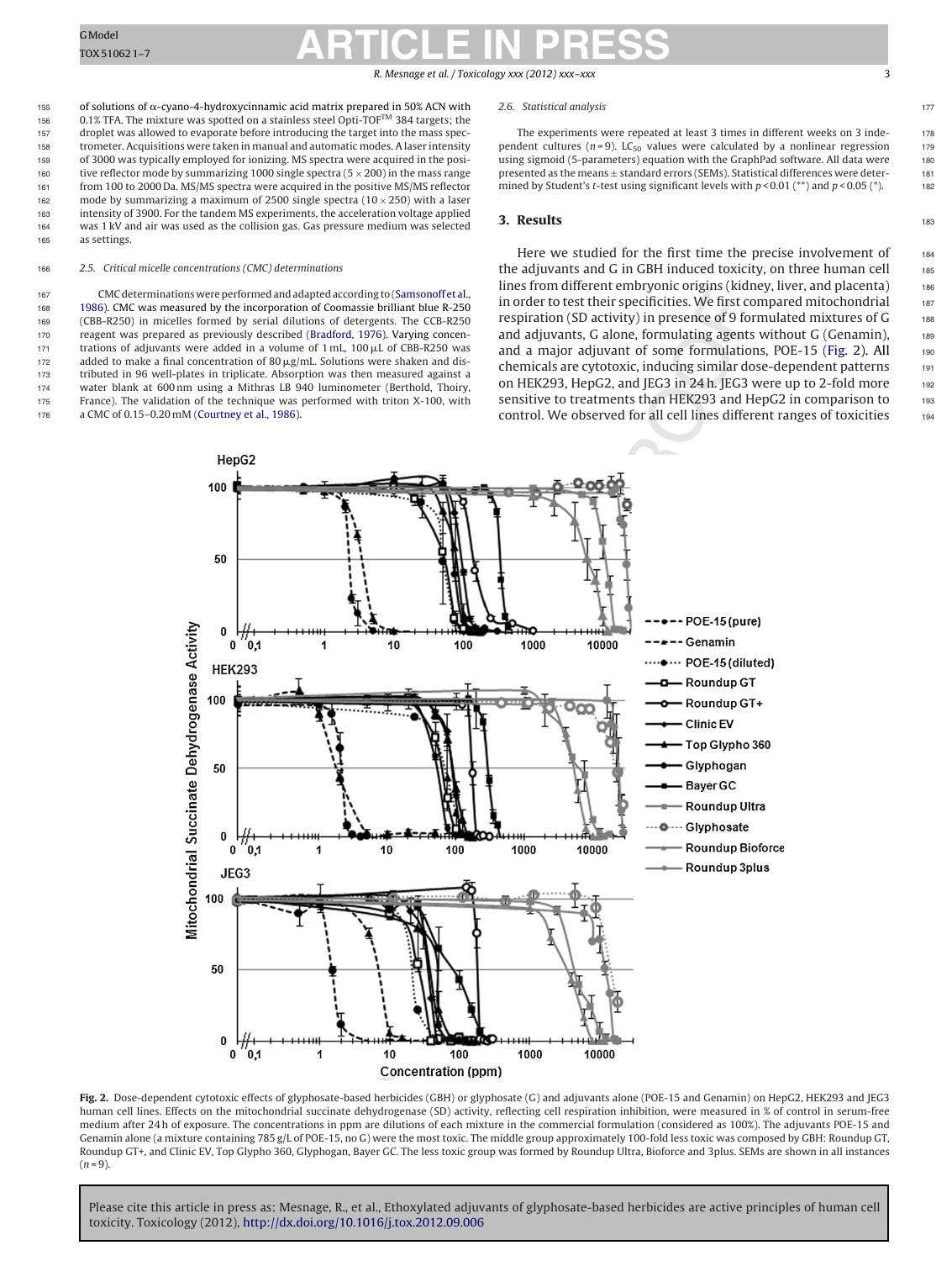4 R. Mesnage et al. / Toxicology *xxx (2012) xxx–xxx*



**Fig. 3.** MALDI-TOF analysis of glyphosate-based herbicides (GBH) main adjuvants. (A) POE-15 spectrum was centered on 900m/z (increment delta 44, [Fig.](#page-1-0) [1\),](#page-1-0) all other herbicides (group A, see Table 1) declaring a POEA adjuvant had the same spectrum. In addition, identification was confirmed by MS/MS fragmentation. (B) The 3 Roundup Ultra, Bioforce and 3plus contained another common adjuvant (600m/z, delta 58). (C) Adjuvants of Roundup GT+ (500m/z, delta 44, [Fig.](#page-1-0) [1\)](#page-1-0) were declared as ethoxylated etheralkylamines (EtO-EA). (D) Adjuvants of Roundup GT (300m/z, delta 44, [Fig.](#page-1-0) [1\)](#page-1-0) were identified as POE-2.

 allowing the classification of the products tested as follows. The 196 most toxic were the adjuvants alone POE-15 (LC<sub>50</sub> ~ 1–2 ppm;<br>197 agricultural dilutions: 1–2% of the herbicide formulation containagricultural dilutions: 1–2% of the herbicide formulation contain- ing adjuvants) and Genamin, themselves around 100-fold more toxic than a middle group with the majority of formulations (6, with among them R GT and GT+). This middle group is again 100-fold more toxic than the third one which includes R Ultra, R Bioforce, R 3plus and finally G alone. Moreover, POE-15 diluted to the concentration at which it is present in Clinic E.V. (a formulation from the middle group) presented a similar toxicity than this GBH and to the middle group in general. It thus appears to be the toxic principle in human cells. In addition, we also demonstrate that two formulations claiming a similar concentration of G (360 g/L) and different adjuvants (16% of POEA or other adjuvants), Glyphogan and R Ultra respectively, exhibited very different toxicities, 150- fold stronger on average for Glyphogan on the 3 cell lines [\(Fig.](#page-2-0) 2). Thus some other adjuvants appear also to have some toxicity.

 To check the composition in adjuvants we studied allthe formu-213 lations by MALDI-TOF MS/MS (Fig. 3). Knowing that the specificities of MALDI-TOF ionization did not detect G but adjuvants, we sep- arated 4 groups of adjuvants: (A) with a spectrum centered on 900m/z, POE-15 and Genamin, and those present in 4 formulations of the middle group thus containing also POE-15, (B) those con-tained in the third less toxic group with a spectrum centered on

toxicity. Toxicology (2012), [http://dx.doi.org/10.1016/j.tox.2012.09.006](dx.doi.org/10.1016/j.tox.2012.09.006)

 $600m/z$  corresponding to another common adjuvant, and (C) and  $219$  $(D)$ , two other adjuvants in the formulations of the middle group,  $220$ respectively in (C) R GT+ (500m/z) and (D) R GT (300m/z). The  $221$ belonging of each product to each group was further confirmed 222 by analysis of fragmentation spectra, giving for instance for ions 223 of group A: 840.6, 858.7, 884.7, 902.8m/z. All these spectra cor-<br>
<sub>224</sub> responded to the family of alkylamines. The POE-15 had a peak 225 increment of 44 (delta) like all group A (Table 1). The same delta  $226$ in C and D were characteristic of an ethoxylated chain. C was an  $227$ ethoxylated etheralkylamine, D was confirmed by fragmentation to 228 be identical to POE-2; and a delta of 58 corresponded to another non 229 ethoxylated adjuvant in group B. We summarized these findings 230 with  $LC_{50}$  values (Table 1). 231

We then tested the linearity of the toxicity in function of G 232 or ethoxylated adjuvants concentrations ([Fig.](#page-4-0) 4). The cytotoxicity 233 induced by GBH is not linear to G concentrations ( $R^2 \sim 0.3$ , [Fig.](#page-4-0) 4A), 234 but only to the 3 ethoxylated adjuvants ( $R^2 > 0.93$ , [Fig.](#page-4-0) 4B), and 235 not to the non-ethoxylated one, and this is obtained with all cell <sub>236</sub> lines. Ethoxylated adjuvants can thus be considered as the active 237 principle of the toxicity of GBH in human cells.  $238$ 

In order to understand the mechanism of action of adjuvants, 239 three other experiments were performed. First, the critical micelle <sub>240</sub> concentration (CMC) of POE-15 was determined by absorption <sup>241</sup> changes of CBB R-250 ([Fig.](#page-4-0) 5). The method was validated by  $242$ the measurement of the CMC of the triton  $X-100$  (0.15-0.20 mM  $243$ [\(Courtney](#page-6-0) et [al.,](#page-6-0) [1986\)\)](#page-6-0). We evidenced a micellization of POE-15 <sup>244</sup> beginning at 3 ppm, similarly to toxicity thresholds ([Fig.](#page-2-0) 2). POE-<br>245 15 thus appears to be able to disrupt the cellular membranes by  $246$ micellization with the lipid bilayer around the CMC. This was even  $_{247}$ better understood by the differential measurement of the cytotox-<br>248 icity through membrane disruption or caspases activation ([Fig.](#page-5-0)  $6$ ).  $249$ For the three cell lines, results are almost comparable: POE-15 250 and R GT+ (containing also an ethoxylated adjuvant) induced more  $251$ necrosis [\(Fig.](#page-5-0)  $6A$ ) by membrane alterations rather than apoptosis  $252$ [\(Fig.](#page-5-0)  $6B$ ), even if present. By contrast, G induced only apoptosis at  $253$ higher levels. Ethoxylated adjuvants are thus not inert at all but 254 cell membrane disruptors, and then induce severe mitochondrial 255 alterations. 256

#### **4. Discussion** <sup>257</sup>

This study unravels the differential nature and cytotoxicity of 258 the main compounds from the major herbicide formulations in  $258$ the world. These formulations are conceived to enhance the pesti-<br>260 cide activity through mixtures of adjuvants and G. The latter is the 261 active principle toxic in plants; in this study we checked how this  $262$ 

Main spectral and toxicological characteristics of the herbicides (GBH) and adjuvants tested. Groups corresponded to spectra of adjuvants contained in products according to Fig. 3. Contents in glyphosate and adjuvants were indicated by manufacturers (except for POE-2) and identified by MS/MS as revealed by m/z and delta measurements. LC50 (ppm) are calculated from [Fig.](#page-2-0) 2. nd: non detected.

| Group        | Products tested     | Glyphosate $(g/L)$ | Adjuvants     | $m/z$ (MS) | Delta (MS) | LC50 HepG2 (ppm) | $LC50$ HEK293 (ppm) | LC50 [EG3 (ppm) |
|--------------|---------------------|--------------------|---------------|------------|------------|------------------|---------------------|-----------------|
| $\mathsf{A}$ | Topglypho 360       | 360                | 15% POE-15    | 900        | 44         | 79               | 89                  | 37              |
|              | Glyphogan           | 360                | 13-18% POE-15 | 900        | 44         | 59               | 54                  | 30              |
|              | Clinic E.V          | 360                | 11% POE-15    | 900        | 44         | 94               | 89                  | 34              |
|              | Bayer GC            | 96                 | 1-5% POE-15   | 900        | 44         | 333              | 290                 | 84              |
|              | Genamin             | $\mathbf{0}$       | 60-80% POE-15 | 900        | 44         | 4                | ∠                   |                 |
|              | <b>POE-15</b>       | $\mathbf{0}$       | <b>POE-15</b> | 900        | 44         | $\overline{2}$   | 2                   |                 |
|              |                     |                    |               |            |            |                  |                     |                 |
| B            | R Ultra             | 360                | 16% nc        | 600        | 58         | 11.000           | 6395                | 4477            |
|              | R Bioforce          | 360                | nc            | 600        | 58         | 6106             | 5043                | 3560            |
|              | R <sub>3</sub> plus | 170                | nc            | 600        | 58         | 22,000           | 24,000              | 1200            |
|              | Roundup GT+         | 450                | 7.5% Eto-EA   | 500        | 44         | 145              | 170                 | 115             |
| D            | Roundup GT          | 400                | POE-2         | 300        | 44         | 53               | 62                  | 32              |
|              | Glyphosate          | >95%               | nd            | nd         | nd         | nd               | 19,323              | 1192            |

Please cite this article in press as: Mesnage, R., et al., Ethoxylated adjuvants of glyphosate-based herbicides are active principles of human cell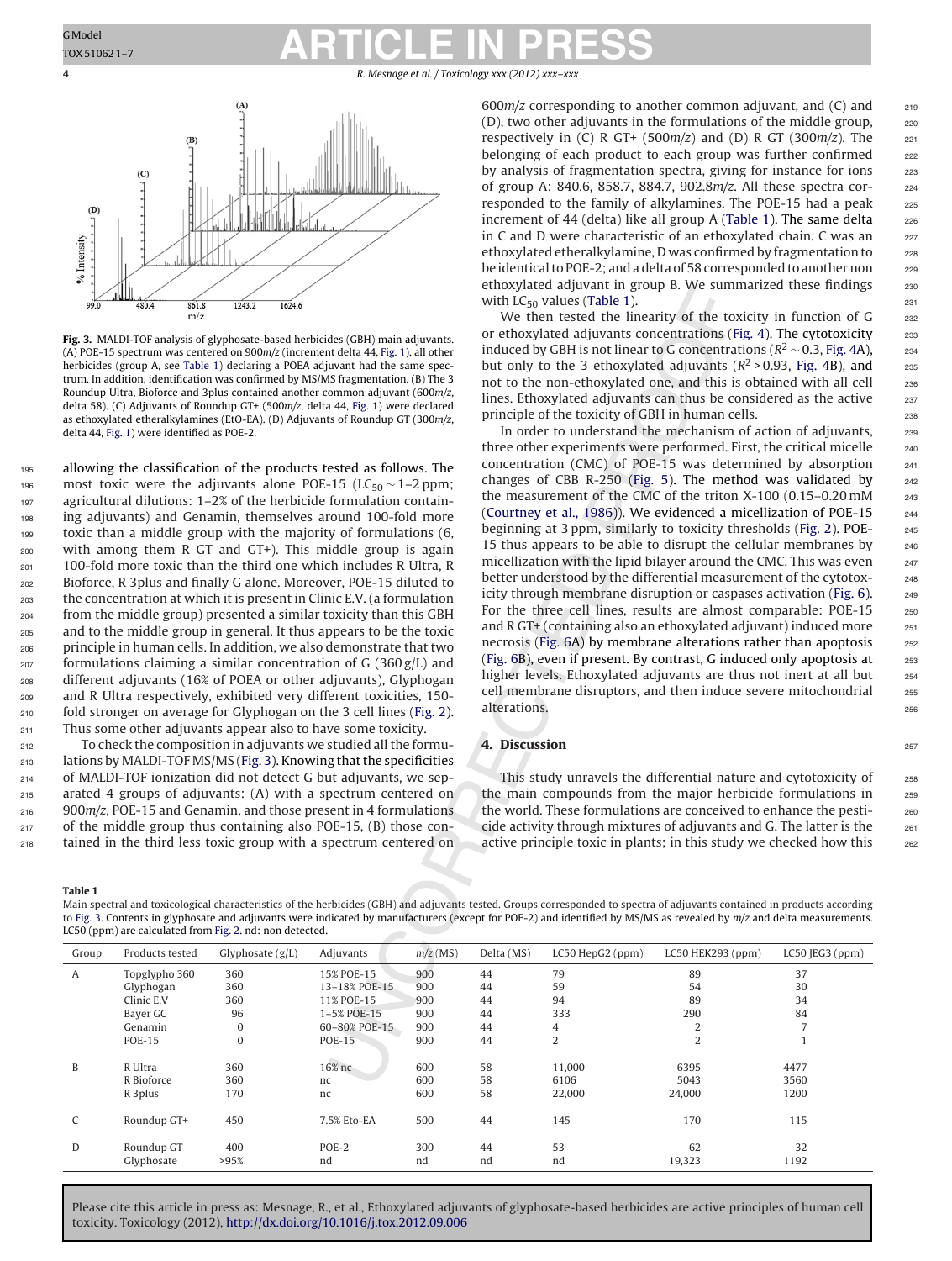R. Mesnage et al. / Toxicology xxx (2012) xxx-xx

<span id="page-4-0"></span>

Fig. 4. Toxicity of glyphosate in formulations (A) measured by LC50, and of adjuvants in glyphosate-based herbicides (B) on the three human cell lines described. The effects on the mitochondrial succinate dehydrogenase (SD) activity were measured to calculate the LC50s (ppm) and compiled to be compared in relation to glyphosate or adjuvants concentrations. The form of the symbols is related to the cell lines (squares for HEK293, triangles for HepG2 and circles for JEG3). For colors, black dots are ethoxylated adjuvants, white dots are others. The three described human cell lines were used in the conditions of [Fig.](#page-2-0) 2 and the results were almost identical. The linear correlation was not obtained (A) between glyphosate concentration and toxicity (coefficient of determination is 0.36 for HEK293, 0.35 for HepG2 and 0.29 for JEG3), but was demonstrated between the concentrations in the formulations of ethoxylated adjuvants (B) and toxicity (coefficient of determination is 0.94 for HEK293, 0.97 for HepG2 and 0.93 for JEG3). SEMs are represented in all instances  $(n = 9)$ .

<sup>263</sup> active principle is differentially toxic on non-target organisms in <sup>264</sup> comparison to the so-called inert adjuvants in numerous formula-<sup>265</sup> tions.

 Here we demonstrate that all formulations are more toxic than G alone on three human cell lines as previously underlined ([Benachour](#page-6-0) [and](#page-6-0) [Seralini,](#page-6-0) [2009;](#page-6-0) [Richard](#page-6-0) et [al.,](#page-6-0) [2005\).](#page-6-0) Then for the first time we separated experimentally three groups of formula- tions differentially toxic according to the amount of ethoxylated adjuvants. The 3 less toxic formulations (like G alone) were demon- strated to contain no ethoxylated adjuvants by mass spectrometry, and are around 10,000 times less toxic on mitochondrial activity than POE-15 alone, the major adjuvant. All the other formula- tions were toxic proportionally to the dilutions of POE-15 or other ethoxylated adjuvants in the formulations, in a linear manner to 277 some extent; in fact G does not buffer or amplify direct POE-15 toxicity.



**Fig. 5.** Critical Micelle Concentration (CMC) of the POE-15 determined by absorption changes of Coomassie Brilliant Blue R-250. CBB R-250 was added to serial dilutions of POE-15 in serum-free medium. D.O. at 600 nm was measured with a spectrophotometer. A major breakpoint was evidenced in the curve around 3 ppm, at the CMC. SEMs are shown in all instances ( $n = 9$ ).

Thus POE-15 appears to be clearly the toxic principle in human 279 cells. It begins to be active with negative effects on cellular res-<br>280 piration and membrane integrity between 1 and 3 ppm, when its 281 first micellization process occurs in this work. This membrane dis-<br>282 ruption then lead to the necrotic adjuvant-linked effects observed, <sub>283</sub> amplifying the necrosis/apoptosis ratio by contrast to G at higher 284 levels as shown. Accordingly, it was found ([Chamel](#page-6-0) [and](#page-6-0) [Gambonnet,](#page-6-0) 285 [1997\)](#page-6-0) that a CMC of the  $C_{18}$ NEO<sub>20</sub> congener of a POEA is around 286 2 ppm. Its partition coefficient measured at around 1.7 confirmed 287 its lipophilic character and its ability to penetrate the cells. It is 288 known that ethoxylated adjuvants can insert in cells membranes, 289 disrupting their structure and functions as previously shown in 290 bacteria [\(Nobels](#page-6-0) et [al.,](#page-6-0) [2011\).](#page-6-0) This is a general property of sur-<br>291 factants ([Boeije](#page-6-0) et [al.,](#page-6-0) [2006\).](#page-6-0) We notice that among different class 292 of surfactants, ethoxylated adjuvants are of the more toxic, even 293 potentially genotoxic ([Nobels](#page-6-0) et [al.,](#page-6-0) [2011\).](#page-6-0) Importantly, this is not <sup>294</sup> only observed in vitro because when rats are treated with G, R and  $_{295}$ POEA, the latter was also found to be the most toxic compound 296 [\(Adam](#page-5-0) et [al.,](#page-6-0) [1997\),](#page-5-0) even in other animal models [\(Marc](#page-6-0) et al., [2005\).](#page-6-0) 297 This was demonstrated for other pesticides ([Eddleston](#page-6-0) et [al.,](#page-6-0) [2012\).](#page-6-0) 298 Generally, the question of the toxicity of adjuvants in pesticides is 299 more and more recognized ([Brausch](#page-6-0) [and](#page-6-0) [Smith,](#page-6-0) [2007;](#page-6-0) [Krogh](#page-6-0) et [al.,](#page-6-0) 300 **[2003;](#page-6-0) [Tsui](#page-6-0) [and](#page-6-0) [Chu,](#page-6-0) [2003\).](#page-6-0)** 301

This does not exclude cellular endocrine disruptions below 302 these levels that may not be due to POE-15 alone (or other ethoxy- 303 lated adjuvants), but that occur through glyphosate entering in  $304$ aromatase active site for instance ([Richard](#page-6-0) et [al.,](#page-6-0) [2005\)](#page-6-0) or in andro-<br>305 gen receptor which is inhibited from  $0.2$  ppm of G in adjuvants  $306$ [\(Gasnier](#page-6-0) et [al.,](#page-6-0) [2009\).](#page-6-0) It should not be forgotten that G has its 307 own toxicity and may also exert long term or chronic toxicity. 308 The active principle G alone has been evidenced to cause oxida-<br>309 tive stress [\(Astiz](#page-5-0) et [al.,](#page-5-0) [2009;](#page-5-0) [Cavusoglu](#page-5-0) et al., [2011\),](#page-5-0) endocrine 310 disruption ([Clair](#page-6-0) et [al.,](#page-6-0) [2012\),](#page-6-0) or developmental effects ([Marc](#page-6-0) et al., 311 [2005\).](#page-6-0) G was even recently described as a teratogen [\(Paganelli](#page-6-0) et [al.,](#page-6-0) 312 [2010\).](#page-6-0) In this case we have a model of multiple combined nega- $313$ tive effects (through different cellular metabolic endpoints) caused  $314$ by the main pesticide mixtures, which are the formulations them-<br>315 selves. This is true even if the activities of ethoxylated adjuvants on  $\overline{3}16$ endocrine disruption must be still detailed in the future.  $317$ 

These results were obtained in vitro; cellular cultures replace 318 whenever it is possible animal experimentation [\(Hartung,](#page-6-0) [2009\).](#page-6-0) 319 Our study was performed during 24h and does not anticipate 320 the elimination or the possible bioaccumulation and long term  $321$ combined effects with other xenobiotics. R human cellular effects 322 indeed increased according to time [\(Benachour](#page-6-0) et [al.,](#page-6-0) [2007\)](#page-6-0) and 323 radiolabeled G accumulated in cells within  $48 h$ , suggesting a  $324$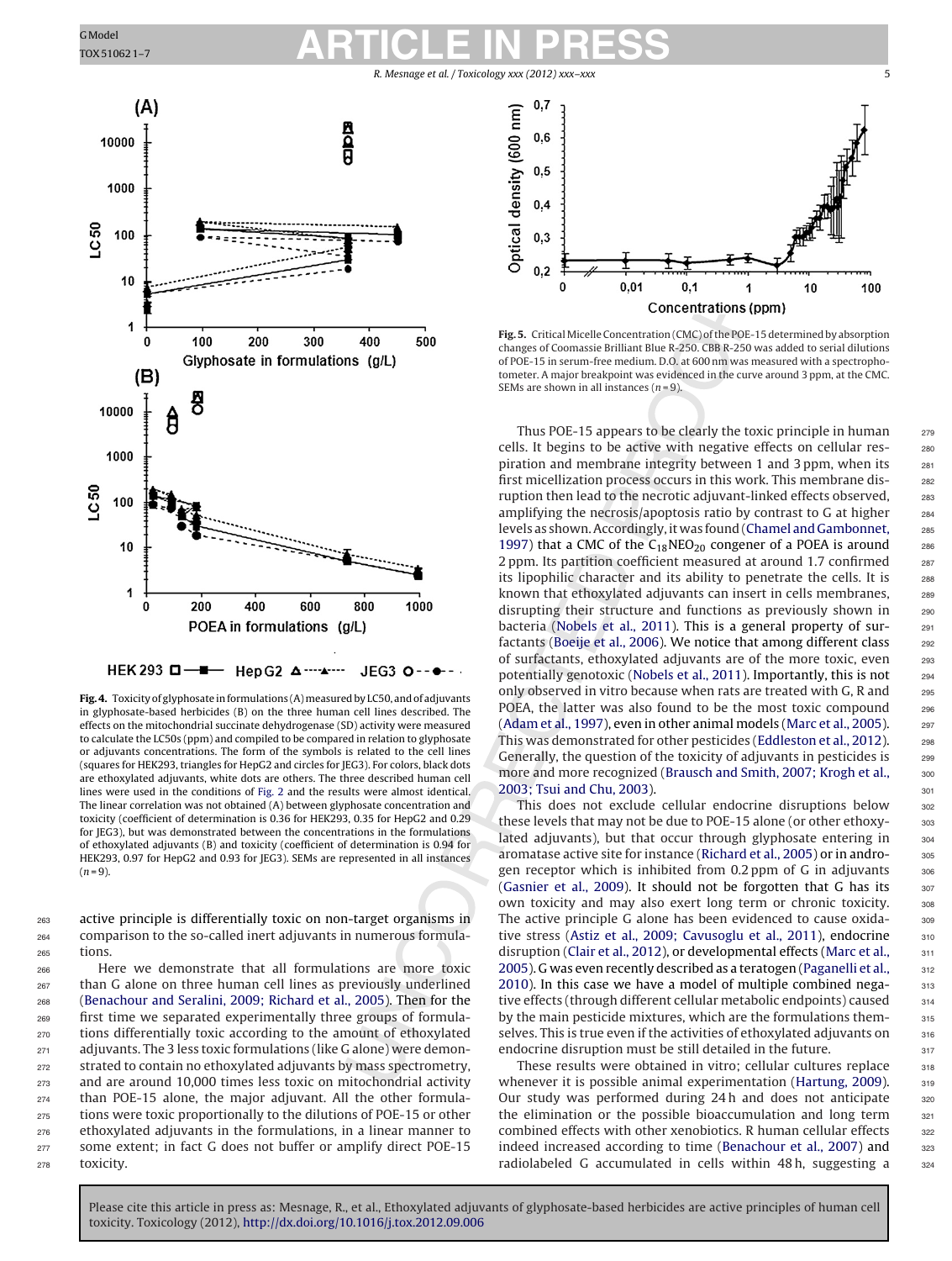<span id="page-5-0"></span>

**Fig. 6.** Cytotoxic effects of control (C), glyphosate (G), POE-15 (P) and Roundup GT+ (R). Cell membrane integrity reflecting necrosis (A) was measured by adenylate kinase leakage (active in the medium), and apoptosis (B) by caspases 3/7 activities, both expressed in relative units (RU) after 24 h of treatments like in [Fig.](#page-2-0) 2. To understand the mechanism of cytotoxicity, the concentrations in products were those inducing 80% of the general cytotoxicity in MTT assay. SEMs are shown in all instances (n = 12, \*p < 0.05; \*\*  $p < 0.01$ ).

325 bioaccumulation of low concentrations of G ([Gasnier](#page-6-0) et [al.,](#page-6-0) [2011\).](#page-6-0) <sup>326</sup> R adjuvants may also form adducts and link to DNA avoiding a <sup>327</sup> direct elimination [\(Peluso](#page-6-0) et [al.,](#page-6-0) [1998\).](#page-6-0)

 However, our lowest thresholds of toxicities and endocrine disruptions may be comparable to the range of environmen- tal/occupational exposures. A farmer or a gardener spraying a GBH 331 may be punctually exposed to 5000 ppm, and even regularly by occupational exposure. As a matter of fact G varied from 3 to 233 ppb in farmers urine (Acquavella et al., 2004), this may be in addition to a chronic dietary/drink exposure of G found around 335 70 ppb (Aris and Leblanc, 2011).

 In conclusion, pesticide formulations should be studied as 337 mixtures for toxic effects. The multiple combined effects could induce pathologies on a long term. Here we can question the use of ethoxylated adjuvants in herbicide formulations, since they appear as principles for human cell toxicity. This leads also to challenge guidance values such as the acceptable daily intake (ADI) of G, which is calculated with pure G in long term toxicological tests in vivo ([German](#page-6-0) [Federal](#page-6-0) [Agency](#page-6-0) [CPFS,](#page-6-0) [1998\),](#page-6-0) while G is always used with adjuvants that are not immediately biodegradable [\(Banduhn](#page-6-0) [and](#page-6-0) [Frazier,](#page-6-0) [1978\)](#page-6-0) and could change its toxicity. This will be also important for other active principles of 347 pesticides, and thus their ADI can be overestimated. The necessity of studying formulations as mixtures is common to all pesticides. The pathological consequences of exposure to chronic toxicities of whole formulations could be tested with mammals over a 2-year

period. This implies a complete shift in the concepts underlying 351 chemical toxicology, which could come from mixtures studies.  $\frac{352}{2}$ 

#### **Conflict of interest** 353

The authors declare that there are no conflicts of interest.  $354$ 

#### **Acknowledgments** 355

We gratefully thank Angelo San Filippo for technical support for 356 adjuvants isolation. We acknowledge the Regional Council of Low 357 Normandy for R.M. fellowship, but also the Charles Leopold Mayer 358 (FPH) and Denis Guichard Foundations, together with CRIIGEN, for 359 structural supports.  $360$ 

#### **References** 361

- Acquavella, J.F., Alexander, B.H., Mandel, J.S., Gustin, C., Baker, B., Chapman, P., Bleeke, 362 M., 2004. Glyphosate biomonitoring for farmers and their families: results from 363 the Farm Family Exposure Study. Environ. Health Perspect. 112, 321-326. 364
- Adam, A., Marzuki, A., Abdul Rahman, H., Abdul Aziz, M., 1997. The oral and intra- 365 tracheal toxicities of ROUNDUP and its components to rats. Vet. Hum. Toxicol. 366 39, 147–151. 367
- Aris, A., Leblanc, S., 2011. Maternal and fetal exposure to pesticides associated to 368 genetically modified foods in Eastern Townships of Quebec, Canada. Reprod. 369 Toxicol. 31, 528–533. 370
- Astiz, M., de Alaniz, M.J., Marra, C.A., 2009. Effect of pesticides on cell survival in liver 371 and brain rat tissues. Ecotoxicol. Environ. Saf. 72, 2025-2032. 372